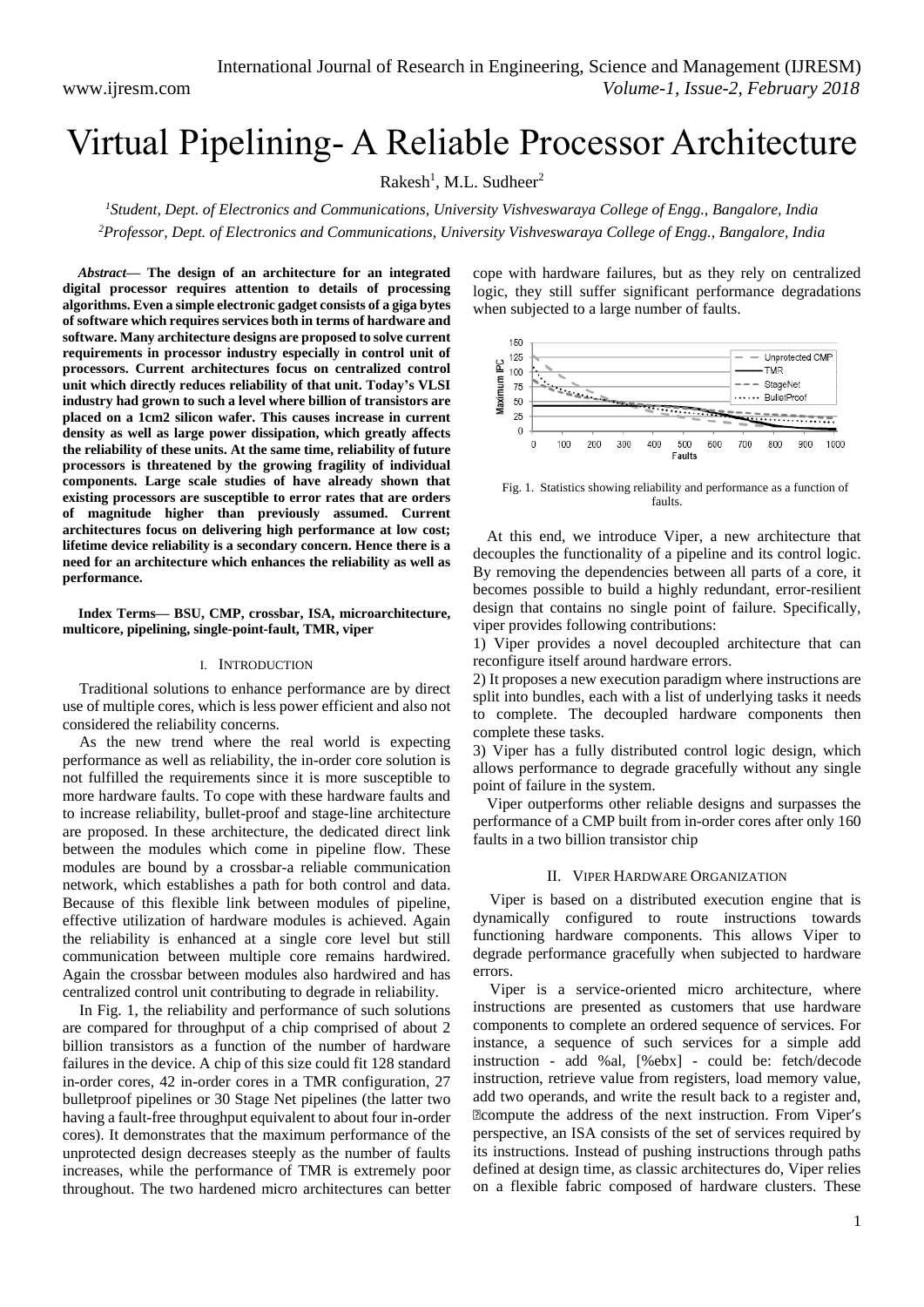clusters are loosely coupled via a reliable communication network to form a dynamic execution engine.

Viper can be partitioned into two parts:

1. A sea of redundant hardware clusters: hardware functional units connected through a reliable communication medium. Each cluster can perform some of the services required to execute instructions in the ISA.

2. Bundle Scheduling Units: memory elements that contain the state of in-flight instruction bundles and store the data necessary to schedule and organize the hardware clusters that form a virtual pipeline. A live BSU entry does not contain instructions or operands, but only the information required to control the bundle's execution.



Fig. 2. Viper components and its organization. Every module is interlinked through crossbar. Some of the clusters, such as the ones capable of fetching instructions, have special connections to external hardware elements

The Fig. 2 presents a simple Viper design organized in a mesh, where each colored service is replicated in multiple identical clusters. BSUs are connected to the sea of clusters through a crossbar, which allows each BSU to interact with all clusters in the execution engine. Clusters that need access to external modules are connected to them through dedicated links. For instance, clusters capable of fetching instructions are directly connected to the instruction cache, and the register file and load/store queues are placed near clusters that need fast access to these units. Finally, clusters that support the write memory operations service are connected to the load/store queue to allow stored values to be written to memory once the related bundles are committed.

Note that, depending on the layout of the hardware, such special links might not have uniform communication latency. The easiest way to prepare your document is to use this document as a template and simply type your text into it.

### III. VIPER EXECUTION

For understanding how viper executes an instruction in its regular operation we use the design provides only six services: fetch, decode, rename, execute, commit, and write-back and memory operations in our succeeding example. Viper's operation are be grouped as follows:

- 1) Bundle Creation
- 2) Virtual Pipeline Generation
	- 2.1) Service Proposal
	- 2.2) Service Assignment
	- 2.3) Configuring the Sea of Clusters
- 3) Operand Tags Generation
- 4) Bundle Termination
	- 4.1) Memory Operations

# 4.2) Managing Bundle Sequence

# 1) Bundle Creation

In this example, we assume that an instruction bundle (with BID 5) has already successfully determined the starting address of the next bundle. Therefore, program execution proceeds to the next basic block, which starts at address 0x4013d2. Since a not-taken conditional branch concludes bundle 5, the NPC (Next Program Counter) field of its BSU stores the (correctly) predicted location, as shown in Figure 3.b. Because the PC of the next bundle is available, but no BSU has been assigned to it (the field Next BSU is empty), bundle 5s BSU assigns an available BSU entry to the following bundle, as shown in Fig. 3(c). When a bundle is first assigned to a BSU entry, the only two pieces of information available are: 1) the BSU entry number of the previous bundle and 2) the PC of the first instruction of the bundle. The former is needed because live BSU entries form a chain of in-flight bundles. This allows the system to track correct control flow and to commit bundles in order. The latter information is needed by the fetch component, as we discuss shortly. Since a new set of clusters is needed to form the virtual pipeline for the new bundle, the newly assigned BSU marks all required services as unassigned.

# 2) Virtual Pipeline Generation

Once the bundles are formed, each bundle is associated to a BSU and a new BSU entry assigned to control the execution of a new bundle is in charge of constructing a virtual pipeline capable of providing at least all services required by its instructions. Virtual pipeline generation consists of selecting which hardware clusters will collaborate in executing a bundle. Since using a centralized unit to perform this procedure would constitute a single point of failure in the system, Viper adopts a distributed mechanism to generate virtual pipelines. This negotiation mechanism is based on service proposals: clusters independently volunteer to execute services for a bundle in a live BSU. Similar to traditional processors, a path is needed for flow of both data and control during execution of the bundle. Hence we need to form tis path which is referred as Virtual pipeline in viper.

### *2.1) service proposal*

In this stage, the new BSU which is just created is going to flood the requirement of resources on the cross bar network. The resources which are available for providing service will reply back to the BSU. Depending on the routing and placement of clusters from BSU, the proposal message may suffer from different latency in each path and hence reply also arrive at different time instant. For instance, in Fig. 3(d) we show two clusters, F0 and W2, proposing their services to the bundle with BID 6. This may occur because clusters initiate the proposal negotiation independently, and therefore a BSU might receive multiple service proposals at the same time.

As soon as the cluster replies to BSU saying I'm ready to provide service, it changes its local status from idle to pending and waits for an award message from the BSU. A service proposal is not binding until a BSU notifies the proposing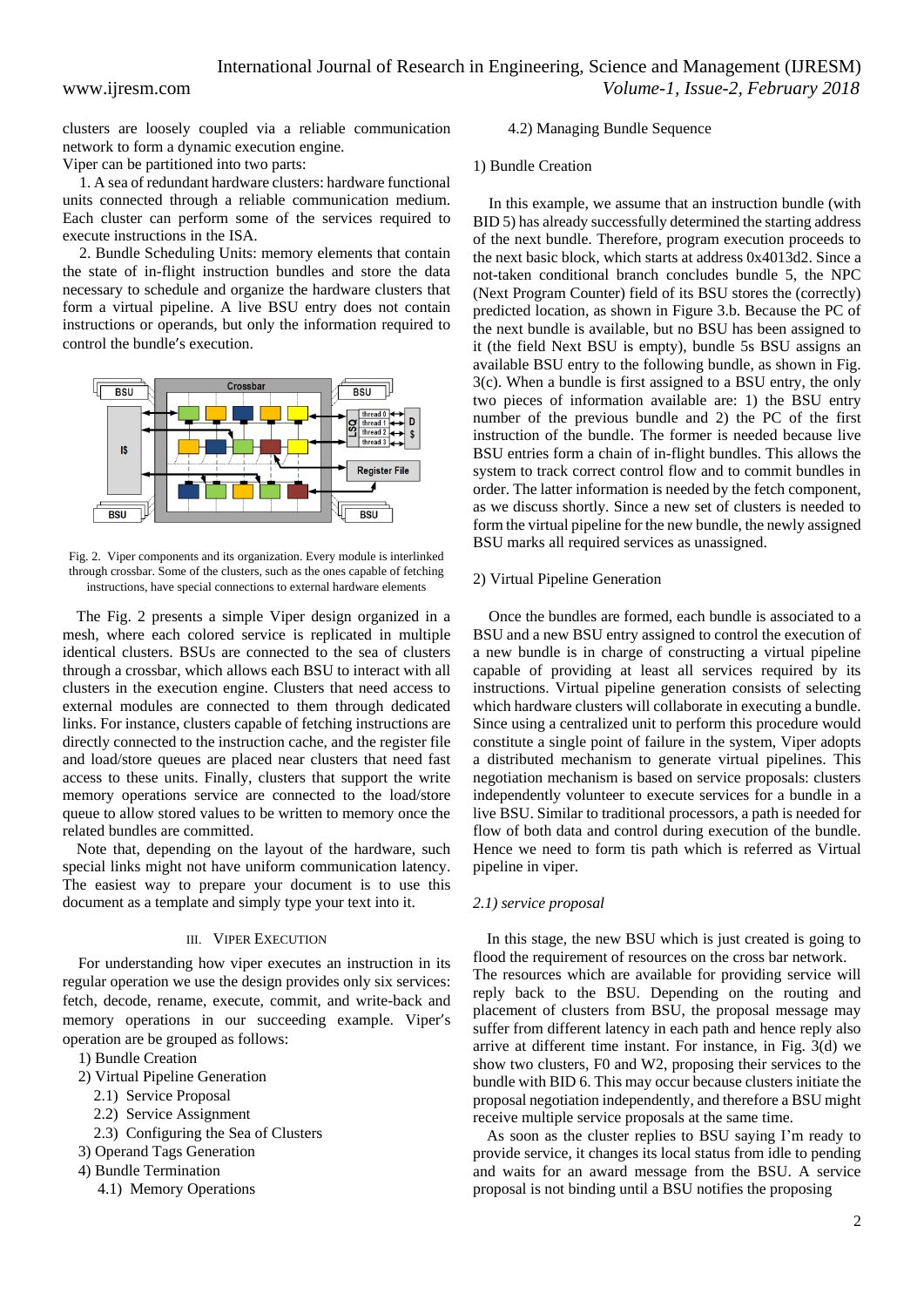# International Journal of Research in Engineering, Science and Management (IJRESM) www.ijresm.com *Volume-1, Issue-2, February 2018*

 $$0x50000, $e$ ax  $4013c3$  $$0x0, ($xax, $xax, 1)$$ <br> $$a1, ($xax)$ Depode W6 Mem Commit uray 8M Decode **Renam Permit** Kename Execut Commu **GILIOSE** 置 Execut  $4013c8:$ testh NPC **NPC**  $4013cc$ :  $_{\rm add}$ 4013ce:<br>4013d0: فالمعا 641 , (trax) **BID5** D2 R1 E2  $F3$ 4013d2  $D2$  $E$ W<sub>3</sub>  $4013<sub>cb</sub>$ he Execution  $\sim$  $4013d2: imul$ \$0x30000. (%rex). %ee tal, 1048576 (trip)  $4013d8: add$  $F0$  $H$  $F2$ DF3 0  $F0$  $F1$  $F2$ 00 F3 00 tal, (trax)  $40134$ add  $4013e0:$  $rac{1}{2}$  $40136$ BID<sub>6</sub>  $D<sub>0</sub>$  $D1$  $\mathbb{Z}$  DZ  $\mathbb{Z}$  $D3$  $D0$  $D1$  $\otimes$ DZ $\otimes$  $D3$  $R2$  $R<sub>0</sub>$  $R3$  $R<sub>0</sub>$  $R2$ SKIS. 8 K 1 S  $R3$ \$0x20000, (%xcx), %ecx  $4013fe$ : imul  $E2$  $E3$  $\mathbb{Z}$  EQ  $\mathbb{Z}$  $E1$  $E2$  $E3$  $\approx$  EO  $\approx$ - E1 - $401404 \cdot$  fadds  $(8xax, 8)$  $x.11$  $CT$  $\overline{\text{CO}}$  $\sim$  C2  $\sim$  $C3$  $-c_0$  $-$  C1 802 S  $\Box$ C3 401406: jmp **RID7** 4025 60  $W1$  $W1$ **WO**  $W<sub>2</sub>$  $W3$ **WO**  $W2$  $W3$ Commit **WB Mem** us New Execute **Sideway Rename** Execute Decode **Kename** Execute **Commit** Decode Commit Decode **BSI Rename** Fetch Fetch 置  $\mathbf{p}$ PO **NPC** PC NPC 図 罂 wa ws **MARKET** TR. R1 F2 ĸ w R1 F2 C2 - 197 wa 4013cf  $\overline{\phantom{0}}$  $-4013$  $F1$  $\sqrt{2}$ īн.  $F2$  $\mathbb{R}$  F3  $\mathbb{R}$ N 30  $F + 1$ **B** - FO F<sub>0</sub> F<sub>0</sub>  $D2$ **D2**  $\Box$ DO  $\Box$  $\Box$ D1  $\Box$  $\Box$ D1  $\Box$  $D<sub>0</sub>$ **D1** ls—  $R3$  $R<sub>0</sub>$ ास  $R2$  $R3/$  $R<sub>0</sub>$ ू<br>इ.स.  $R2$  $R3$  $R<sup>0</sup>$ **R13**  $R2$ Г  $\mathbb{E} \mathbf{E} \mathbf{0}$ **E1 E2** NEON  $E1$ **E2**  $\mathbb{E}[0]$  $F_{\rm H}$  $E2$ ΓΕΖ **E3**  $E3$ 

 $CT$ 

W<sub>1</sub>

**NPC** 

4013d2

 $\overline{\phantom{a}}$   $\overline{\phantom{a}}$ 

在卫怀

 $R1$ 

 $C1A$ 

A ET

 $\sim$  C2  $\sim$ 

 $W2$ 

Decode

 $F2$ 

 $-02$ 

 $FR2$ 

 $E2$ 

 $\mathbb{C}$ CZ $\mathbb{C}$ 

Fetch

**Kename** Execute Commit

FO D1 R2 E1 C1 W1

N 357

 $\overline{DB}$ 

 $R3$ 

 $E3$ 

 $\Box$ C3

 $\overline{C3}$ 

 $W3$ 

WB Mem

 $\overline{\phantom{1}}$  CO  $\overline{\phantom{1}}$ 

**WO** 

PC.

 $-1$  4013d2

 $-$ FO $\overline{ }$ 

 $\overline{D0}$ 

 $R<sub>0</sub>$ 

NEO N

 $CO$ 

 $2$ 



party; if no service award is received within a timeout period, the cluster considers its proposal rejected, and the service negotiation sequence is re-initiated.

#### *2.2) Service assignment*

 $C1$ 

**W1** 

**NPC** 

4013d2

 $F1$ 

\* ਯ

 $R1$ 

 $F$ 

 $C1$ 

C2 .

 $W2$ 

Decode

Fetch

FO D1

 $F2$ 

**D2** 

 $R2$ 

 $E2$ 

 $\sim$  CZ  $\sim$ 

∕टउ

 $W3$ 

**Execute** Commit WB Mem

2 R1 E2 C2

**TF3** 

 $\overline{DB}$ 

 $R3$ 

 $E3$ 

 $C3$ 

| W3

**Rename** 

 $-c<sub>0</sub>$ 

**WO** 

**PC** 

FO<sub>x</sub>

onnection

NEO N

 $CO$ 

**Establish** 

d.

Here once BSU receives the reply from clusters it has to provide the details of the bundle to the clusters whose proposal was accepted. Explaining with example, when BSU 2 chooses F0 to be included in its virtual pipeline, it records that this cluster will accomplish the fetch service for its bundle. Besides the notification that a proposal has been accepted, confirmation messages carry information needed by the clusters to perform their service. Such information consists of either data fields directly stored in the BSU or routing information needed to retrieve data from other clusters. The former situation is shown in Fig. 3(e) as the BSU sends a notification to F0 that its proposal was accepted, it also forwards to it the first memory address of the bundle with BID 6.

# *2.3) configure the sea of cluster*

Once BSU keeps on filling the resource entries, it should establish connection between the hardware clusters that going

to take part in that virtual cluster. In Figure 3.f we show the BSU awarding it's decode service to D1. This cluster is told which cluster will fetch the instruction bundle, in this case F0. D1 then establishes a connection with F0 through the reliable network, as shown in Fig. 3(g).

C<sub>0</sub>

**WO** 

DC

1 4013d

 $\sqrt{}$ F0

 $DD0$ 

 $R<sub>0</sub>$ 

 $E_0$ 

 $\overline{c}$ 

 $CT$ 

 $W1$ 

**NDC** 

 $\sqrt{H}$ 

 $+11$ 

 $R1$ 

ΈT

 $C1$ 

 $\sim$  C2  $\sim$ 

 $W2$ 

Decode Rename

ŝ

 $F0$  D1

 $F2$ 

 $-12$ 

 $R2$ 

 $E2$ 

 $C2$ 

 $\overline{C3}$ 

 $W3$ 

Execute

 $D3$ 

 $R3$ 

 $E3$ 

 $C3$ 

R<sub>2</sub> | E1 | C1 | W1

Commit

ā

Î

All services are similarly assigned in an ordered fashion and, as the BSU service list is filled, the sea of cluster is configured to generate a complete virtual pipeline through the network, as shown in Fig. 3(h). Viper can concurrently configure several independent active virtual pipelines, since the BSUs and execution clusters operate autonomously. Multiple virtual pipelines can work on a single program (as shown in the example), or can simultaneously execute multiple threads.

#### *3) Operand Tags Generation*

To resolve the data dependency between bundles, and enhance efficient parallel processing viper provides a tag generation mechanism. Each live BSU entry stores three tag versions for all the architectural registers in the ISA: input, generated and output. Compared to classical renaming schemes based on mapping architectural to physical registers, the input and output tags can be seen as two snapshots of a classic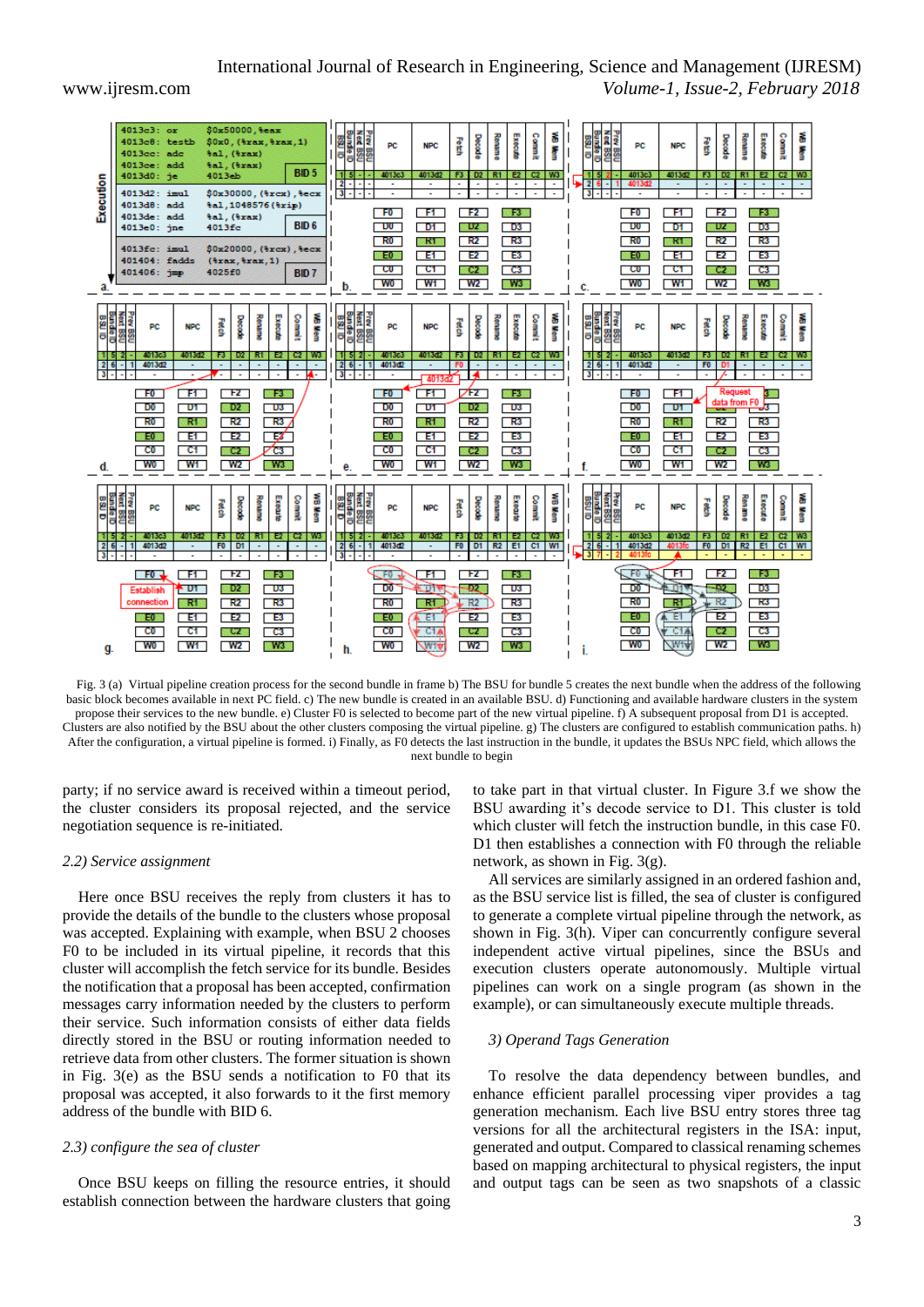# International Journal of Research in Engineering, Science and Management (IJRESM) www.ijresm.com *Volume-1, Issue-2, February 2018*

rename table: the first before and the second after the execution of the entire bundle.

#### *4) Bundle Termination*

Once the execution of a bundle is completed, BSU going to release all resources that are currently in its virtual pipeline. The term completion of execution of a bundle" is nothing but 1) all clusters assigned to its virtual pipeline finish servicing its instructions; 2) all preceding bundles belonging to the same thread have already terminated.

#### *4.1) Memory Operations*

Once required conditions are met for bundle termination, the next phase is to detach the load store queue of that BSU entry and making it free so that other tasks can make use of that memory location. Since multiple bundles from the same program can execute in parallel, the load and store queues might receive misordered memory requests. This could cause a problem, as the forwarding logic in the load and store buffer might mistakenly: 1) forward to load instructions values produced by later stores or 2) receive a sequence of stores that does not reflect the program order. As the memory queue cannot dynamically address these issues, they are resolved by clearing all entries in the thread's load and store queue and canceling the execution of the conflicting bundles. In order to ensure forward progress, the oldest canceled bundle replays its execution starting from its original PC but is forced to include only one instruction.

#### *4.2) Managing Bundle Sequence*

Each live BSU maintains starting addresses for both its bundle and the one immediately following. This latter value is provided by the clusters performing the fetch service, as they can recognize the end of a bundle at control flow instruction such as jump. Such clusters communicate the starting address of the next bundle back to their BSU, as shown in Fig. 3(g): even before bundle 6 terminates, F0 can predict the starting address of the following basic block - 0x4013fc in our example - updating the NPC field of the BSU with this address. With this, the BSU can generate a new bundle (in our example with BID 7), and continue program execution.

#### IV. HANDLING EXCEPTIONAL EVENTS

Viper provide a special care to handle the exceptional events such as memory misprediction, trap flag generation and runtime failures. Most processors require several cycles to resolve the target of instructions that modify control flow. This delay might cause the system to start processing instructions from an incorrect execution path: these instructions need to be flushed as soon as a control flow misprediction is detected. Viper does same thing by releasing the allocated resources and deleting that BSU entry only after it gets confirmation from all clusters that are released. Similarly Interrupts, exceptions, traps, and page faults must be handled with particular attention. Without modifying the bundle termination procedure, these events can cause the system to deadlock. For instance, an instruction triggering a page fault might prevent its entire bundle from terminating. To overcome this issue, a bundle affected by one or more of these special events is canceled and split in multiple bundles, each including a single instruction from the original basic block. The bundle containing the faulty instruction will then steer program execution to the correct software handler. Other cases where bundles must contain only a single instruction are system calls and uncacheable.

Runtime failures: to handle these faults, viper monitors a memory accesses. As Viper's goal is to maximize processor availability in the face of hardware faults, we assume that other mechanisms will detect faulty hardware components. In our failure model, we assume that a hardware component detected as faulty can be disabled. Compared to previous solutions, our design provides an additional advantage to online testing, as it does not require interrupting program execution. A cluster detected as faulty for a particular service is disabled for that service, and it will not propose to complete that service for any BSU.

### V. A SOLUTION REDUCE FULL FLUSH

As stated earlier Bundles are the larger collection of instructions to which a BSU entry is created. In viper architecture, these are treated as customers who require services to complete the execution of the instructions present in that bundle. Every BSU entry contains a PC (Program counter-Holds the starting address of that bundle) and NPC (Next program counter-Holds the starting address of the next bundle) field which is communicated to all h/w clusters which are taking part in the execution of that bundle i.e. the cluster present in virtual pipeline of that BSU entry. Here an intelligence is required to predict or estimate the value of PC and NPC fields.

The prediction of the starting address of bundle is directly depends on the ISA of the processor being built. If we consider a simple GPP, there are specific instructions that alter the sequential flow of program execution such as conditional and unconditional branch instructions, software interrupts, special Hardware service calls (DOS) etc. Unconditional jump instructions are straightforward and hence it is easier to predict the next bundle address. But in case of conditional jump there is always a 50% probability of branch misprediction. This is because the target address for branching is known only after the specified condition is checked.

If we follow the simple bundle creation on the basis of branching instruction, the viper is going to flush all its current entries, and reinitiates bundle creation from the branched address. Again the assumed way to create bundles is sequential, once misprediction happens viper flushes complete succeeding BSU neglecting whatever the state of those BSU entry.



Here we present a simple solution by the concept of master slave concept. In our 1st solution we are required a fetch and